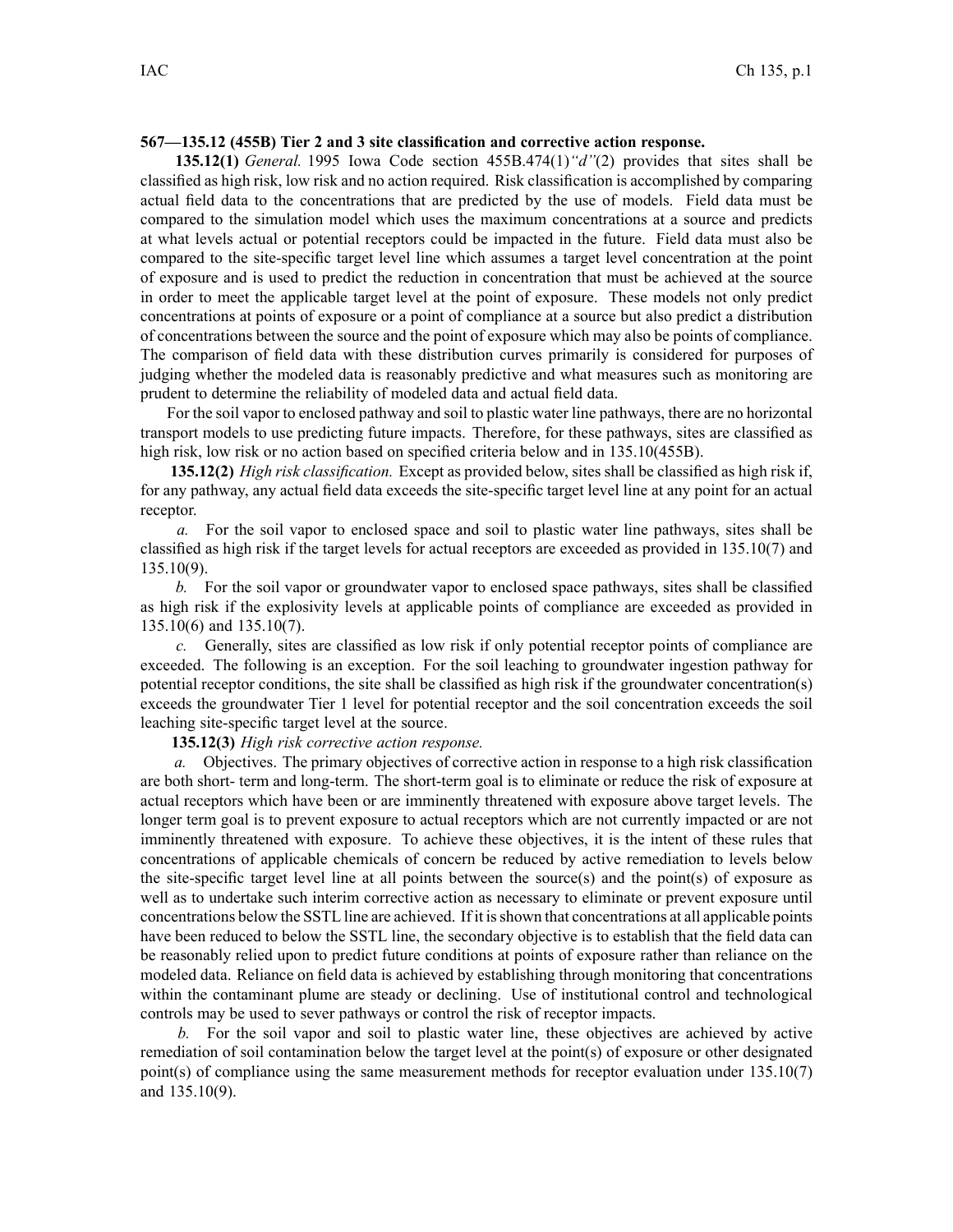*c.* For <sup>a</sup> site classified as high risk or reclassified as high risk for the soil leaching to groundwater ingestion pathway, these objectives are achieved by active remediation of soil contamination to reduce the soil concentration to below the site-specific target level at the source.

*d.* A corrective action design repor<sup>t</sup> (CADR) must be submitted by <sup>a</sup> certified groundwater professional for all high risk sites unless the terms of <sup>a</sup> corrective action plan are formalized in <sup>a</sup> memorandum of agreemen<sup>t</sup> within <sup>a</sup> reasonable time frame specified by the department. The CADR must be submitted on <sup>a</sup> form provided by the department and in accordance with department CADR guidance within 60 days of site classification approval as provided in 135.10(11). The CADR must identify at least two principally applicable corrective action options designed to meet the objectives in 135.12(3), an outline of the projected timetable and critical performance benchmarks, and <sup>a</sup> specific monitoring proposal designed to verify its effectiveness and must provide sufficient supporting documentation consistent with industry standards that the technology is effective to accomplish site-specific objectives. The CADR must contain an analysis of its cost-effectiveness in relation to other options. The department will review the CADR in accordance with 135.12(9).

*e. Interim monitoring.* From the time <sup>a</sup> Tier 2 site cleanup repor<sup>t</sup> is submitted and until the department determines <sup>a</sup> site is classified as no action required, interim monitoring is required at least annually for all sites classified as high risk. Groundwater samples must be taken: (1) from <sup>a</sup> monitoring well at the maximum source concentration; (2) from a transition well, meaning a monitoring well with detected levels of contamination closest to the leading edge of the groundwater plume as defined to the pathway-specific target level, and between the source(s) and the point(s) of exposure; and (3) from <sup>a</sup> guard well, meaning <sup>a</sup> monitoring well between the source(s) and the point(s) of exposure with concentrations below the SSTL line. If <sup>a</sup> receptor is located within an actual plume contoured to the applicable target level for that receptor, the point of exposure must be monitored. If concentrations at the receptor already exceed the applicable target level for that receptor, corrective actions must be implemented as soon as practicable. Monitoring conducted as par<sup>t</sup> of remediation or as <sup>a</sup> condition of establishing <sup>a</sup> no action required classification may be used to the extent it meets these criteria. Soil monitoring is required at least annually for all applicable pathways in accordance with 135.12(5)*"d."* All drinking water wells and non-drinking water wells within 100 feet of the largest actual plume (defined to the appropriate target level for the receptor type) must be tested annually for chemicals of concern. Actual plumes refer to groundwater plumes for all chemicals of concern.

*f.* Remediation monitoring. Remediation monitoring during operation of <sup>a</sup> remediation system is required at least four times each year to evaluate effectiveness of the system. A remediation monitoring schedule and plan must be specified in the corrective action design repor<sup>t</sup> and approved by the department.

*g.* Technological controls. The purpose of <sup>a</sup> technological control isto effectively sever <sup>a</sup> pathway by use of technologies such that an applicable receptor could not be exposed to chemicals of concern above an applicable target risk level. Technological controls are an acceptable corrective action response either alone or in combination with other remediation systems. The purpose of technological controls may be to control plume migration through use of containment technologies, barriers, etc., both as an interim or permanen<sup>t</sup> corrective action response or to permanently sever <sup>a</sup> pathway to <sup>a</sup> receptor. Controls may also be appropriate to treat or control contamination at the point of exposure. Any technological control proposed as <sup>a</sup> permanen<sup>t</sup> corrective action option without meeting the reduction in contaminant concentrations objectives must establish that the pathway to <sup>a</sup> receptor will be permanently severed or controlled. The effectiveness of <sup>a</sup> technological control must be monitored under <sup>a</sup> department approved plan until concentrations fall below the site-specific target level line or its effectiveness as <sup>a</sup> permanen<sup>t</sup> response is established, and no adverse effects are created.

*h.* Following completion of corrective action, the site must meet exit monitoring criteria to be reclassified as no action required as specified in 135.12(6)*"b."* At any point where an institutional or technological control is implemented and approved by the department, the site may be reclassified as no action required consistent with 135.12(6).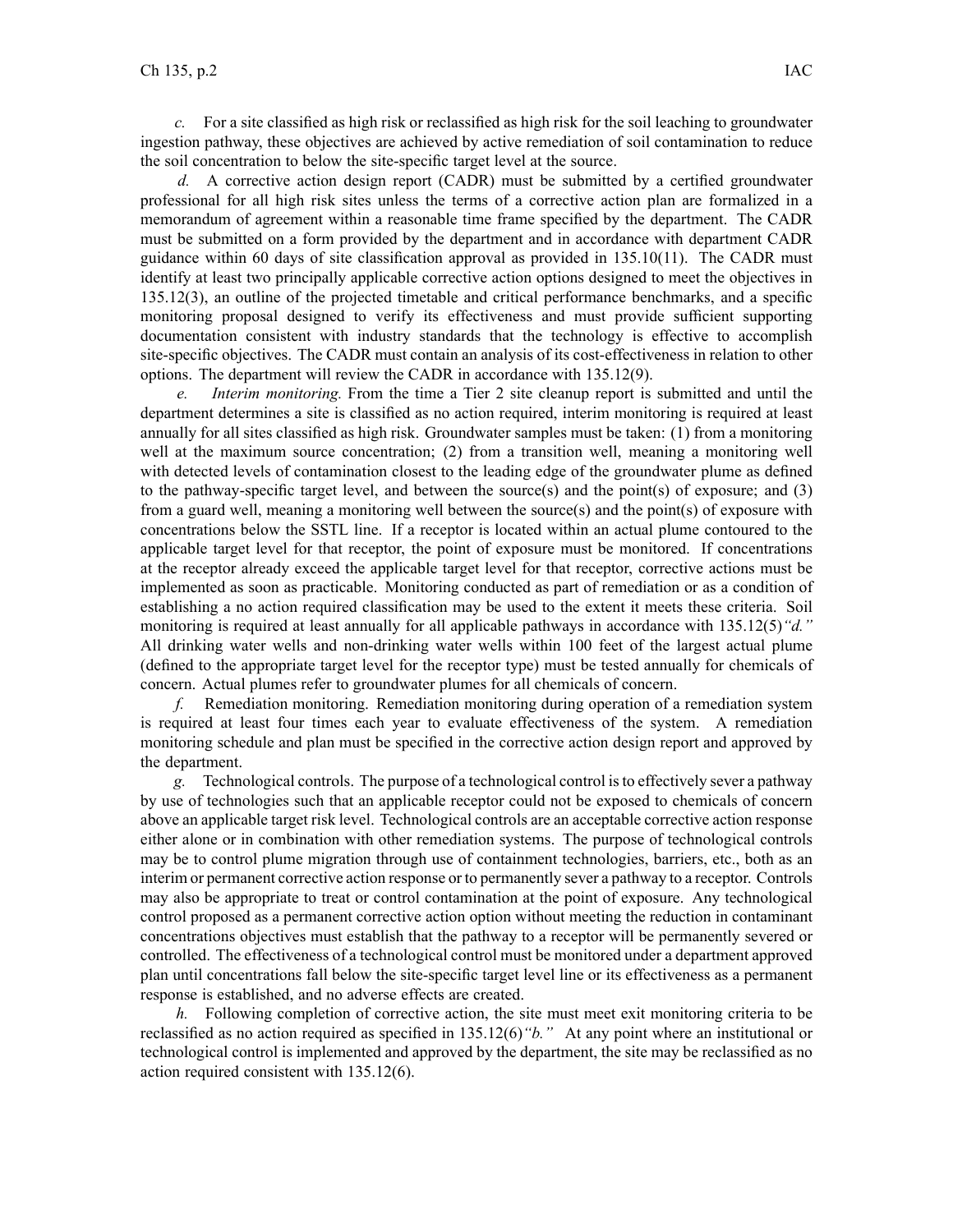**135.12(4)** *Low risk classification.* A site shall be classified as low risk if none of the pathways are high risk and if any of the pathways are low risk. A pathway shall be classified low risk if it meets one of the following conditions:

*a.* For actual and potential receptors, if the modeled data and the actual field data are less than the site-specific target level line, and any of the field data is greater than the simulation line.

*b.* For potential receptors, if any actual field data exceeds the site-specific target level line at any point.

*c.* For the soil leaching to groundwater ingestion pathway where modeling predicts that the Tier 1 levels for potential receptors would be exceeded in groundwater at applicable potential receptor points of compliance and the soil concentration exceeds the soil leaching to groundwater site-specific target level but groundwater concentrations are currently below the Tier 1 level for potential receptors, the site shall be initially classified as low risk and subject to monitoring under 135.12(5)*"d"*(2). If at any time during the three-year monitoring period, groundwater concentrations exceed the Tier 1 level for potential receptors, the site shall be classified as high risk requiring soil remediation in accordance with 135.12(3)*"c."*

**135.12(5)** *Low risk corrective action response.*

*a.* Purpose. For sites or pathways classified as low risk, the purpose of monitoring is to determine if concentrations are decreasing such that reclassification to no action required may be appropriate or if concentrations are increasing above the site-specific target level line such that reclassification to high risk is appropriate. Monitoring is necessary to evaluate impacts to actual receptors and assess the continued status of potential receptor conditions. Low risk monitoring shall be conducted and reported by <sup>a</sup> certified groundwater professional.

*b.* For sites or pathways classified as low risk, provide <sup>a</sup> best managemen<sup>t</sup> practices plan. The plan must include maintenance procedures, schedule of activities, prohibition of practices, and other managemen<sup>t</sup> practices, or <sup>a</sup> combination thereof, which, after problem assessment, are determined to be the most effective means of monitoring and preventing additional contamination of the groundwater and soil. The plan will also contain <sup>a</sup> contamination monitoring proposal containing sufficient sampling points to ensure the detection of any significant movement of or increase in contaminant concentration.

*c.* Groundwater monitoring. For groundwater pathways, samples must be taken at <sup>a</sup> minimum of once per year: (1) from <sup>a</sup> monitoring well at the maximum source concentration; (2) <sup>a</sup> transitional well meaning <sup>a</sup> well with detected levels of contamination closest to the leading edge of the groundwater plume as defined to the pathway-specific target level and between the source and the receptor; and (3) <sup>a</sup> guard well meaning <sup>a</sup> monitoring well between the source and the point of exposure with concentrations below the SSTL line. (NOTE: Monitoring under this provision may be used to satisfy exit monitoring if it otherwise meets the criteria in 135.12(6).)

*d.* Soil monitoring.

(1) For the soil vapor to enclosed space pathway potential receptors, soil gas samples must be taken at <sup>a</sup> minimum of once per year in the area(s) of expected maximum vapor concentrations where an institutional control is not in place.

(2) For the soil leaching to groundwater pathway potential receptors, annual groundwater monitoring is required for <sup>a</sup> minimum of three years as provided in *"c"* above. If groundwater concentrations are below the applicable SSTL line for all three years and <sup>a</sup> final soil sample taken from the source shows no significant vertical movement, no further action is required. If groundwater concentrations exceed the applicable SSTL line in any of the three years, corrective action is required to reduce soil concentrations to below the Tier 1 levels for soil leaching to groundwater. Therefore, annual monitoring of soil is not applicable.

(3) For the soil to plastic water line pathway potential receptors, notification of the utility company is required. Notification will result in reclassification to no action required. Therefore, annual monitoring of soil is not applicable.

*e.* Receptors must be evaluated at least annually to ensure no actual or modeled data are above the site-specific target level line for any actual receptors. Potential receptor areas of concern must be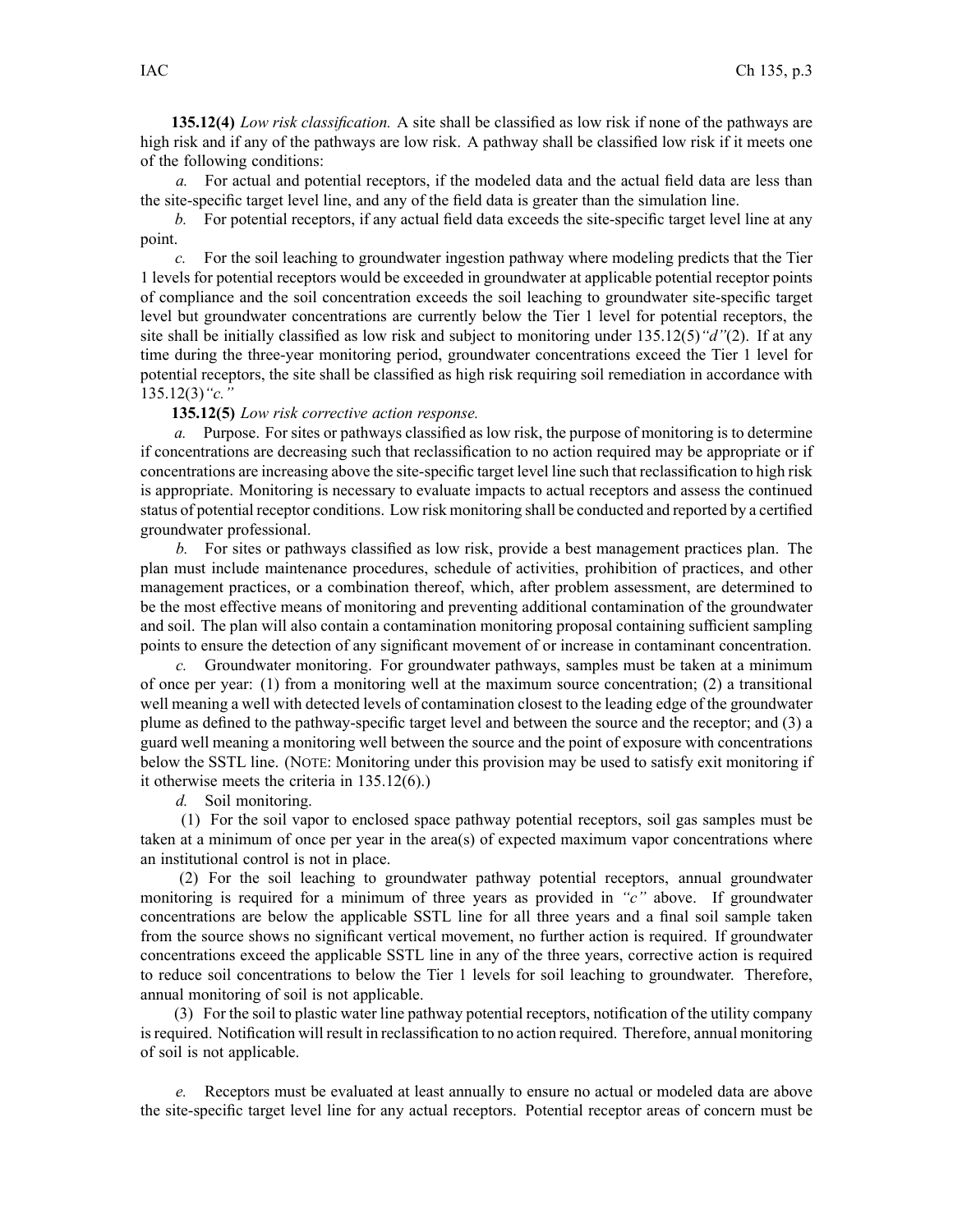evaluated at least annually and the presence of no actual receptors confirmed. If actual receptors are presen<sup>t</sup> or reasonably expected to be brought into existence, the owner or operator must repor<sup>t</sup> this fact to the department as soon as practicable. Annual monitoring which also meets the exit criteria under 135.12(6) may be used for that purpose.

*f.* The site or pathway must meet exit monitoring criteria to be reclassified as no action required as specified in 135.12(6) "b." If concentrations for actual receptors increase above the site-specific target level line or potential receptor status changes to actual receptor status, the site must be reclassified as high risk and further corrective action required in accordance with 135.12(3).

**135.12(6)** *No action required classification.* A site shall be classified as no action required if all of the pathways are classified as no action required as provided below:

*a.* Soil pathways shall be classified as no action required if samples are less than the applicable target levels as defined for each pathway and confirmational sampling requirements have been met.

*b.* For initial classification, groundwater pathways shall be classified as no action required if the field data is below the site-specific target level line and all field data is at or less than the simulation line, and confirmation monitoring has been completed successfully. Confirmation sampling for groundwater and soil is <sup>a</sup> second sample which confirms the no action required criteria.

*c.* For reclassification from high or low risk, <sup>a</sup> pathway shall be classified as no action required if all field data is below the site-specific target level line and if exit monitoring criteria have been met. Exit monitoring criteria means the three most recent consecutive groundwater samples from all monitoring wells must show <sup>a</sup> steady or declining trend and the most recent samples are below the site-specific target level line. Other criteria include the following: The first of the three samples for the source well and transition well must be more than detection limits; concentrations cannot increase more than 20 percen<sup>t</sup> from the first of the three samples to the third sample; concentrations cannot increase more than 20 percen<sup>t</sup> of the previous sample; and samples must be separated by at least six months.

*d.* Confirmation sampling for soil gas and indoor vapor. For the enclosed space pathways, confirmation sampling is required to reasonably establish that the soil gas and indoor vapor samples represen<sup>t</sup> the highest expected levels. A groundwater professional must obtain two samples taken at least two weeks apart. One of the samples must be taken during <sup>a</sup> seasonal period of lowest groundwater elevation and soil gas samples must be taken below the frost line.

*e.* Upon site classification as no action required, all groundwater monitoring wells must be properly plugged in accordance with 567—Chapters 39 and 49 unless the department requires selected wells to be maintained or written approval to maintain the well is obtained by the department.

**135.12(7)** *Reclassification.* Any site or pathway which is classified as high risk may be reclassified to low risk if in the course of corrective action the criteria for low risk classification are established. Any site or pathway which is classified as low risk may be reclassified to high risk if in the course of monitoring the conditions for high risk classification are established. Sites subject to department-approved institutional or technological controls are classified as no action required if all other criteria for no action required classification are satisfied.

**135.12(8)** *Use of institutional and technological controls.*

*a.* Purpose. The purpose of an institutional control is to restrict access to or use of property such that an applicable receptor could not be exposed to chemicals of concern for as long as the target level is exceeded at applicable points of exposure and compliance. Institutional controls include:

1. A law of the United States or the state;

2. A regulation issued pursuan<sup>t</sup> to federal or state laws;

3. An ordinance or regulation of <sup>a</sup> political subdivision in which real estate subject to the institutional control is located;

4. An environmental covenant as provided in 2005 Iowa Code Supplement section 455B.474(1)*"f"*(4)(f) and in accordance with the provisions of 2005 Iowa Code Supplement chapter 455I and 567—Chapter 14;

5. Any other institutional control the owner or operator can reasonably demonstrate to the department will reduce the risk from <sup>a</sup> release throughout the period necessary to ensure that no applicable target level is likely to be exceeded.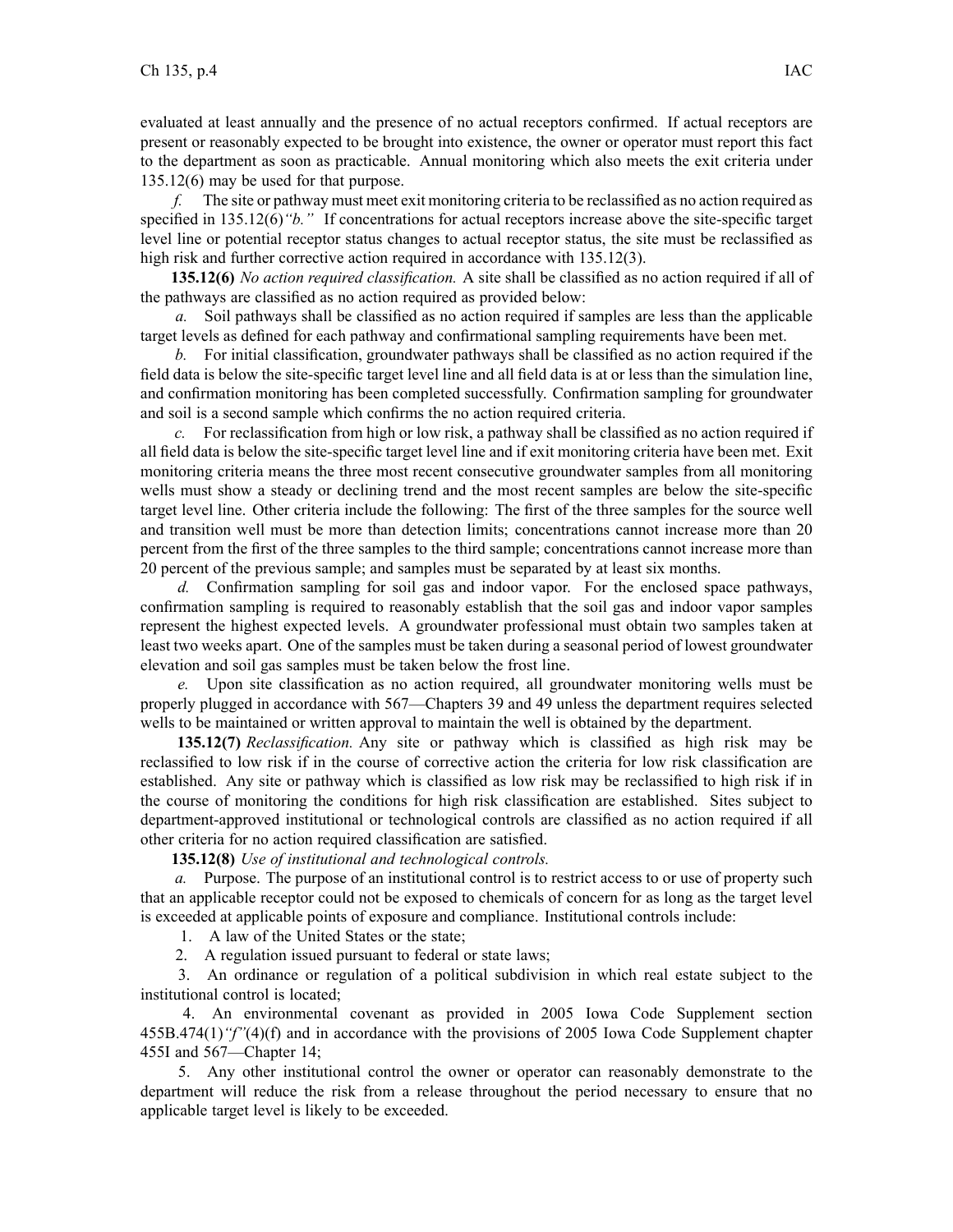*b.* Modification or termination of institutional and technological controls. At <sup>a</sup> point when the department determines that an institutional or technological control has been removed or is no longer effective for the purpose intended, regardless of the issuance of <sup>a</sup> no further action certification or previous site classification, it may require owners and operators to undertake such reevaluation of the site conditions as necessary to determine an appropriate site classification and corrective action response. If the owner or operator is in control of the affected property, the department may require reimplementation of the institutional or technological control or may require <sup>a</sup> Tier 2 assessment of the affected pathway(s) be conducted to reevaluate the site conditions and determine alternative corrective action response. An owner or operator subject to an institutional or technological control may reques<sup>t</sup> modification or termination of the control by conducting <sup>a</sup> Tier 2 assessment of the affected pathway or conduct such other assessment as required by the department to establish that the control is no longer required given current site conditions.

*c.* If the owner or operator is not in control of the affected property or cannot obtain control and the party in control refuses to continue implementation of an institutional control, the department may require the owner or operator to take such legal action as available to enforce institution of the control or may require the owner or operator to undertake <sup>a</sup> Tier 2 assessment to determine site classification and an alternative corrective action response. If <sup>a</sup> person in control of the affected property appears to be contractually obligated to maintain an institutional or technological control, the department may, but is not required to, attempt enforcement of the contractual obligation as an alternative to requiring corrective action by the owner or operator.

*d.* If <sup>a</sup> site is classified no action required, subject to the existence of an institutional control or technological control, the holder of the fee interest in the real estate subject to the institutional control or technological control may request, at any time, that the department terminate the institutional control or technological control requirement. The department shall terminate the requirement for an institutional control if the holder demonstrates by completion of <sup>a</sup> Tier 2 assessment of the applicable pathway or other assessment as required by the department that the site conditions warranting the control no longer exist and that the site or pathway has met exit criteria for no action required classification under 135.12(6).

**135.12(9)** *Corrective action design repor<sup>t</sup> submission and review procedures.*

*a.* Owners and operators must submit <sup>a</sup> corrective action design repor<sup>t</sup> (CADR) within 60 days of the date the department approves or is deemed to approve <sup>a</sup> Tier 2 assessment repor<sup>t</sup> under 135.10(11) or <sup>a</sup> Tier 3 assessment isto be conducted. The department may establish an alternative schedule forsubmittal. As an alternative to submitting <sup>a</sup> CADR, owners or operators may participate in <sup>a</sup> corrective action meeting process to develop <sup>a</sup> corrective action plan which would be incorporated into <sup>a</sup> memorandum of agreemen<sup>t</sup> or other written agreemen<sup>t</sup> approved by the department. Owners or operators shall implement the terms of an approved CADR, memorandum of agreemen<sup>t</sup> or other corrective action plan agreement.

*b.* Corrective action design repor<sup>t</sup> completeness and accuracy. A CADR is considered to be complete if it contains all the information and data required by this rule and the department's guidance. The repor<sup>t</sup> is considered accurate if the information and data are reasonably reliable based first on the standards in these rules and department guidance, and second, on generally accepted industry standards.

*c.* The certified groundwater professional responsible for completion of the CADR must provide the following certification with the CADR:

I, \_\_\_\_\_\_\_\_\_\_\_\_\_\_\_\_\_\_\_, groundwater professional certification number \_\_\_\_\_\_\_\_\_\_\_\_\_, am familiar with all applicable requirements of Iowa Code section 455B.474 and all rules and procedures adopted thereunder including, but not limited to, the Department of Natural Resources' guidance and specifications for corrective action design reports. Based on my knowledge of those documents and the information I have prepared and reviewed regarding this site, UST registration number \_\_\_\_\_\_\_\_\_\_\_\_\_\_\_\_\_\_\_\_\_\_, LUST No.\_\_\_\_\_\_\_\_\_\_\_\_, I certify that this document is complete and accurate as provided in 135.12(9) and meets the applicable requirements of the corrective action design report, and that the recommended corrective action can reasonably be expected to meet its stated objectives.

Signature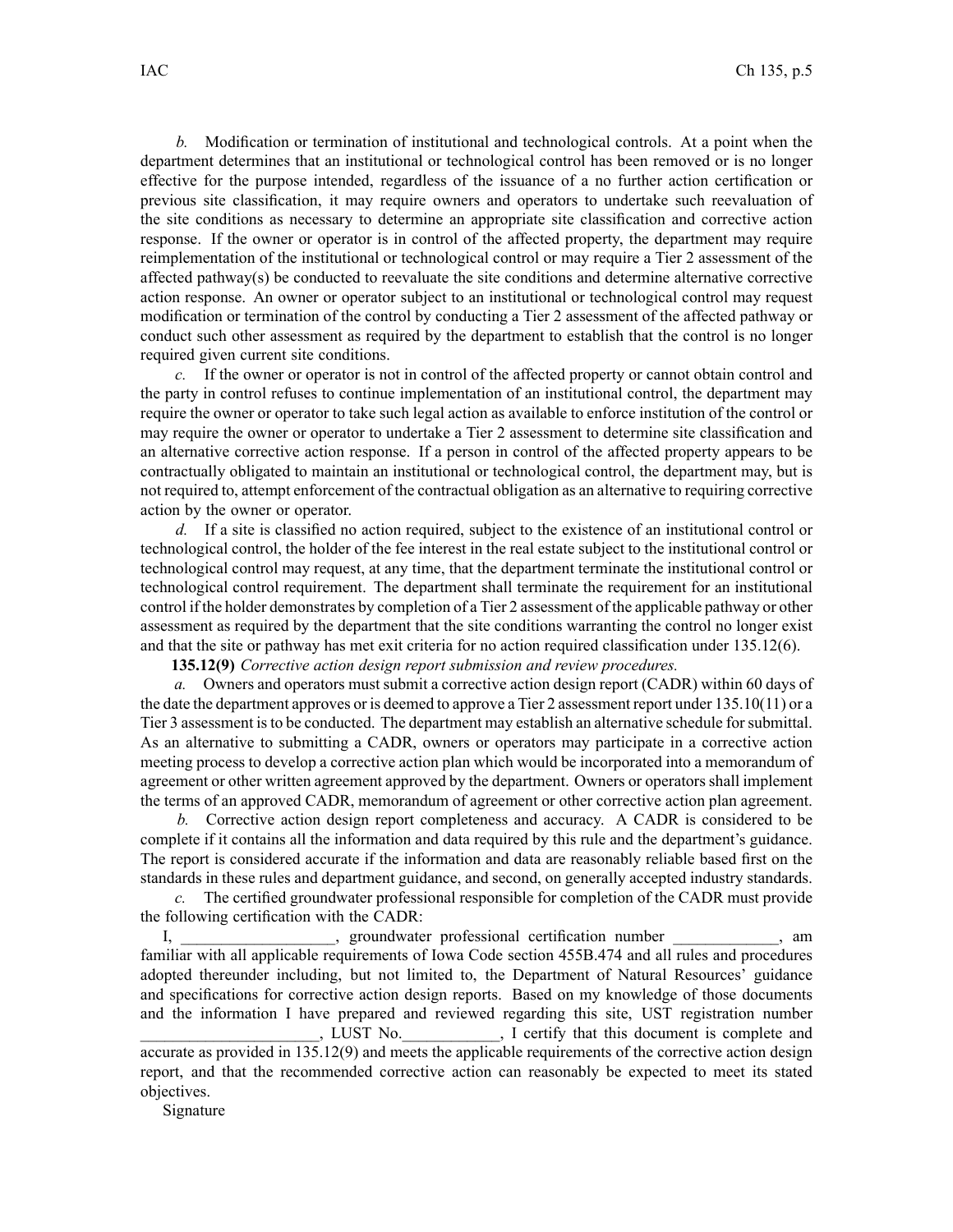Date

*d. Review.* Unless the repor<sup>t</sup> proposes to classify the site as no action required, the department must approve the repor<sup>t</sup> within 60 days for purposes of completeness or disapprove the repor<sup>t</sup> upon <sup>a</sup> finding of incompleteness, inaccuracy or noncompliance with these rules. If no decision is made within this 60-day period, the repor<sup>t</sup> is deemed to be approved for purposes of completeness. The department retains the authority to review the repor<sup>t</sup> at any time <sup>a</sup> no action required site classification is proposed. Owners or operators who fail to implement actions or meet the activity schedule in <sup>a</sup> memorandum of agreemen<sup>t</sup> resulting from <sup>a</sup> corrective action meeting or other written corrective action plan agreemen<sup>t</sup> or who fail to implement the actions or schedule outlined in an approved CADR are subject to legal action.

*e.* No action required site classification review. The department will review each CADR which proposes to classify <sup>a</sup> site as no action required to determine the data and information are complete and accurate, the data and information comply with department rules and guidance and the site classification proposal is reasonably supported by the data and information.

**135.12(10)** *Monitoring certificates and no further action certificates.*

*a.* Monitoring certificate. The department of natural resources will issue <sup>a</sup> monitoring certificate to the owner or operator of an underground storage tank from which <sup>a</sup> release has occurred, the current property owner, or other responsible party who has undertaken the corrective action warranting issuance of the certificate. Sites classified as low risk or sites classified as high risk/monitoring shall be eligible for <sup>a</sup> monitoring certificate. The monitoring certificate will be valid until the site is reclassified to <sup>a</sup> high risk requiring active remediation or no action required site. A site which has been issued <sup>a</sup> monitoring certificate shall not be eligible to receive <sup>a</sup> certificate evidencing completion of remediation until the site isreclassified as no action required. The monitoring certificate will be invalidated and the site reclassified to high risk if it is determined by the department that the owner of the site is not in compliance with the requirements specified in the monitoring certificate.

*b.* No further action certificate. The department will issue <sup>a</sup> no further action certificate to an owner or operator of an underground storage tank from which <sup>a</sup> release has occurred, the current property owner or other responsible party who has undertaken the corrective action warranting classification of the site as no action required. The person requesting the certificate shall provide the department with an accurate legal description of the property on which the underground storage tanks are or were formerly located. The following conditions apply:

(1) The site has been determined by <sup>a</sup> certified groundwater professional to not presen<sup>t</sup> an unreasonable risk to the public health and safety or the environment;

(2) A person issued the certificate or <sup>a</sup> subsequent purchaser of the site cannot be required to perform further corrective action solely because action standards are changed at <sup>a</sup> later date. Action standards refer to applicable site-specific standards under this rule;

(3) The certificate shall not preven<sup>t</sup> the department from ordering remediation of <sup>a</sup> new release or <sup>a</sup> release of <sup>a</sup> regulated substance from an unregulated tank;

(4) The certificate will not constitute <sup>a</sup> warranty of any kind to any person as to the condition, marketability or value of the described property;

(5) The certificate shall reflect any institutional control utilized to ensure compliance with any applicable Tier 2 level; and may include <sup>a</sup> notation that the classification is based on the fact that designated potential receptors are not in existence;

(6) The certificate shall be in <sup>a</sup> form which is recordable in accordance with Iowa Code section 558.1 et seq. and substantially in the form as provided in Appendix C.

*c.* The department shall modify any issued no further action certificates containing institutional controls once the owner, operator or their successor or assign has demonstrated that the institutional control is no longer necessary to meet the applicable Tier 2 level as provided in 135.12(10).

**135.12(11)** *Expedited corrective action.* An owner, operator or responsible party of <sup>a</sup> site at which <sup>a</sup> release of regulated substance is suspected to have occurred may carry out corrective actions at the site so long as the department receives notice of the expedited cleanup activities within 30 calendar days